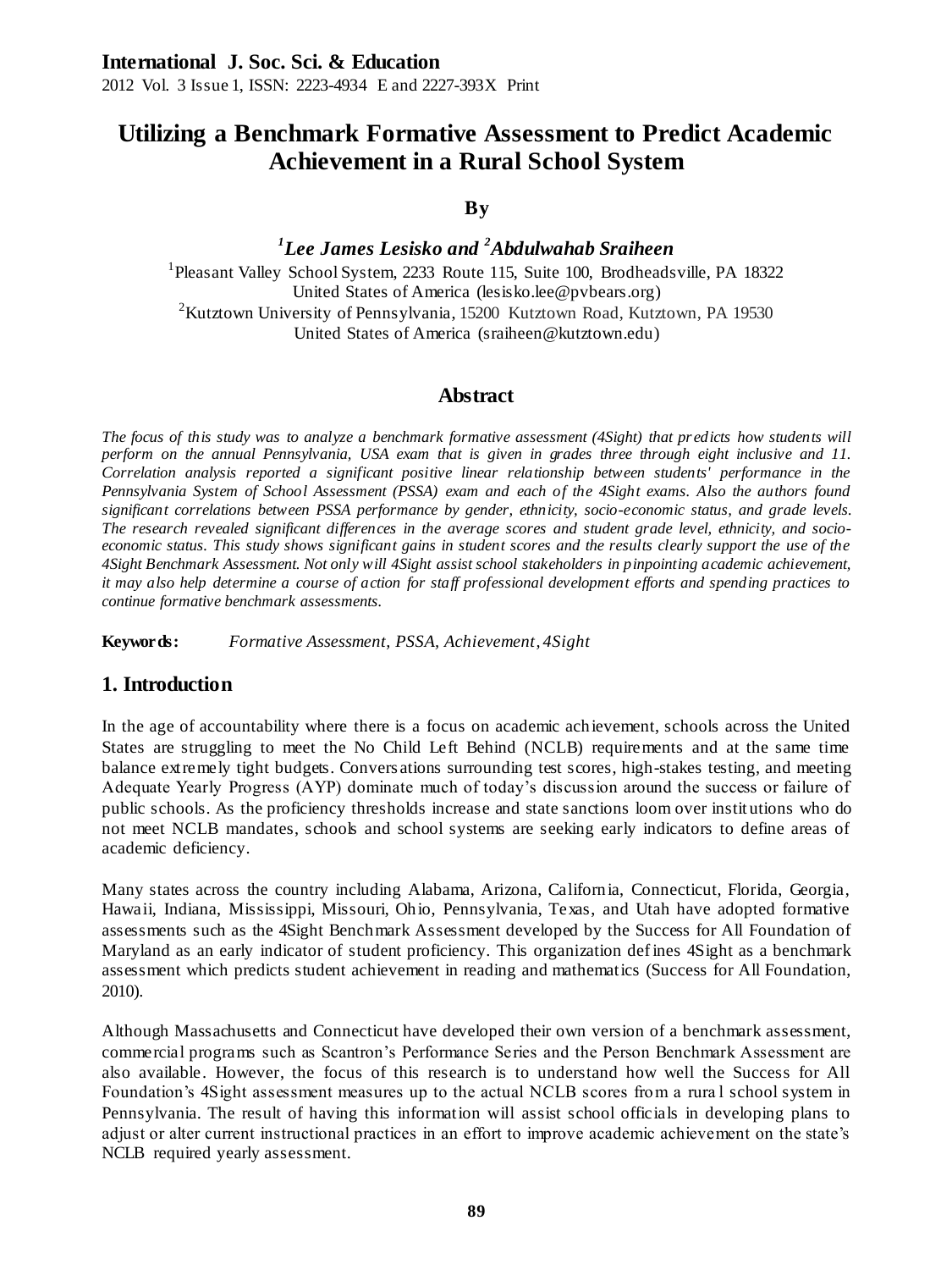# **2. Review of Related Literature**

Gronlund and Waugh (2009) postulated that formative assessments are used to monitor student academic progress and designed to measure the extent to which the student has mastered the learning objective(s). The point of formative assessment is to measure all the outcomes of a unit of instruction and to use the results to improve learning. This process allows the educator to briskly identify student learning success or failure and make adjustments throughout instruction in order to improve academic achievement.

Black and William (1998) reported that formative assessment is at the heart of effective teaching especially when educators use it to meet student needs. According to the authors, formative assessment can produce significant and substantial gains in academic achievement. Nevertheless, exams such as high-stakes tests are limited in nature because they only provide overall summaries of achievement rather than useful diagnosis on how to improve.

Benchmark assessments have grown in popularity since the rise of high-stakes testing. Benchmark assessments provide insight into trends in learning and can assist school leaders to understand student needs. The use of benchmarks can proffer entry level performance, and heel academic strengths and weaknesses (Henderson, Petrosino, Guckenburg, & Hamilton, 2007). Strauss and Turner (2009) averred that in response to high-stakes testing requirements, many school systems have implemented intra-school year exams in order to determine student proficiency levels prior to the NCLB exam. These ongoing formative assessments are designed to make students' thinking visible to school officials, educators and students. The interim test can also be a benchmark assessment which seeks to predict a student's performance on an upcoming NCLB exam.

The No Child Left Behind mandate for universal proficiency and competence was an original component of the No Child Left Behind Act (NCLB) (P.L. 107-110, 2002). The central goal of the NCLB Act was to close the achievement-gap and provide all children, from all backgrounds with the tools needed to succeed in today's world. For that reason each identified group of children must reach the mandated level of proficiency in mathematics and reading each year. This benign goal of closing the achievement gap between groups of children has taken on a less benignant aspect with the NCLB mandates that Adequate Yearly Progress (AYP) be shown toward the 2014 goal (Wright, 2008).

The NCLB mandated exam in Pennsylvania is called the Pennsylvania System of School Achievement (PSSA) and is administered in the spring of each year. Many schools and school systems rely on other assessment indicators throughout the year to determine how students will perform on the PSSA in reading and mathematics. One such instrument is the 4Sight Benchmark Assessment. The 4Sight benchmarks are considered to be low-stakes quarterly formative assessments for grades three through eight and 11, and resemble PSSA specific assessments in standards measured, response format, length, and types of passages and questions, and provide an estimate of how students would perform on the exam if taken that same day. The 4Sight assessment offers school districts a blue-print of student proficiency and a tool to guide school leaders and classroom teachers so they can make informed decisions about school programs in an effort to improve academic achievement (PSEA Education Services Division, 2007; Castanga, 2008).

The 4Sight, at least in Pennsylvania, was created in collaboration with the Pennsylvania Center for Data-Driven Reform in Education based at John Hopkins University. The assessment predicts, using a linear regression model, how students would score on the PSSA exam. Furthermore, 4Sight produces scores on key sub-skills that are focused on state standards and are valid and reliable and correlated to the PSSA. Each item on the exam addresses a Pennsylvania standard and/or assessment anchor (Success for All Foundation, 2010; Success for All Foundation, 2008).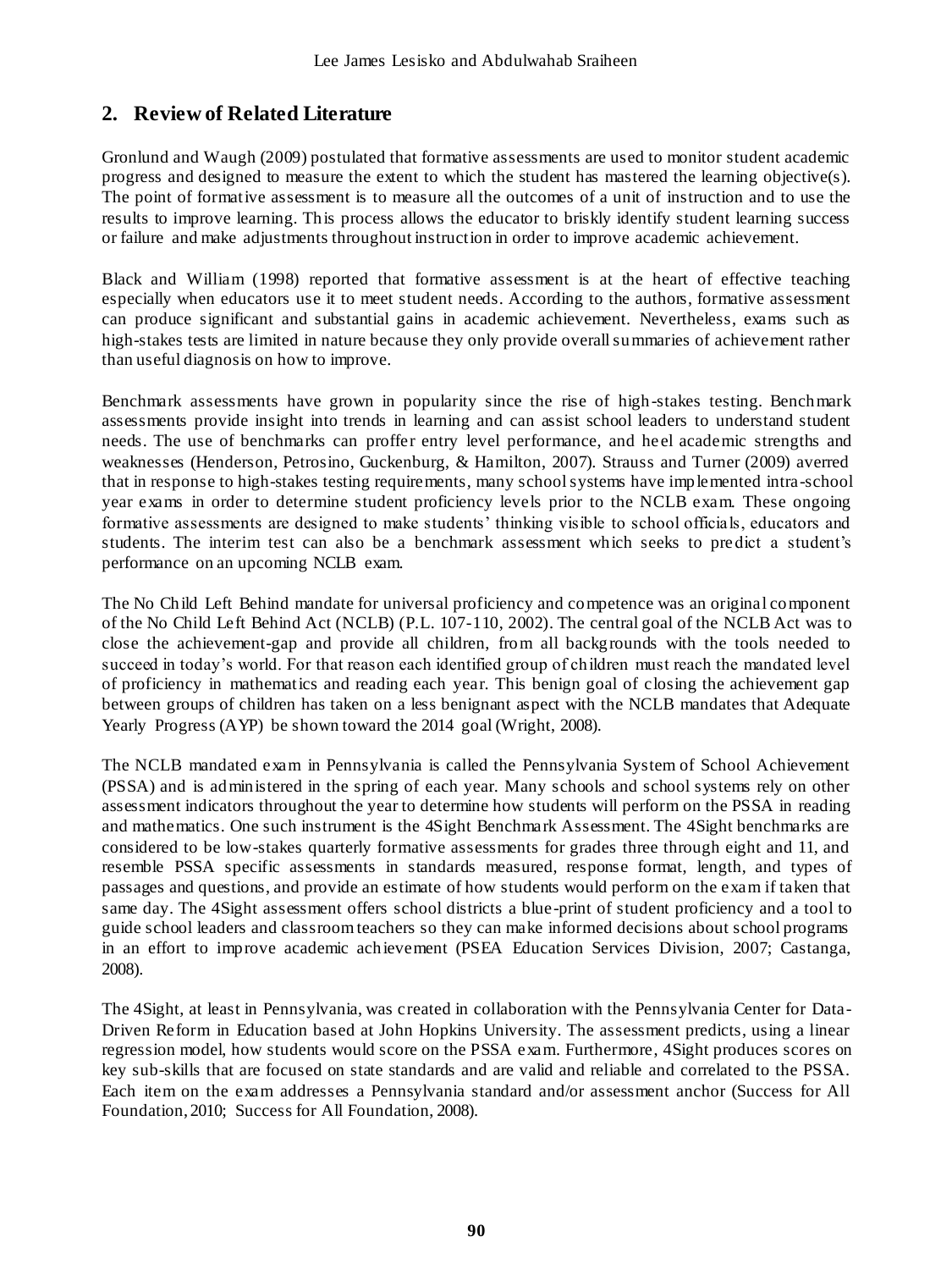Utilizing a benchmark formative assessment to predict academic achievement in a rural school system

In a quantitative study by Strauss and Turner (2009) that analyzed the 4Sight and PSSA for a school district in Pennsylvania found that the 4Sight Benchmark Assessment is not fully aligned with PA standards. In fact, only 40% of the eligible content in reading and 80% in mathematics are covered on the exams. The authors further explained that according to the use of the 4Sight by the Success for All Foundation and the Pennsylvania Department of Education, the 4Sight only provides feedback to educators regarding student performance. By not providing feedback to students on their strengths and weaknesses the 4Sight does not conform to the definition of a true formative assessment as defined by the National Research Council.

Castanga (2008) studied a suburban middle school in western Pennsylvania during the 2007-08 academic year which focused on analyzing both PSSA and 4Sight scores. One of the research questions was to understand if the time spent on 4Sight testing was worth the loss of instructional time in the classroom. The author reported that some educators view 4Sight testing as another example of over-testing students while the opposition views testing as a valuable tool to gain insight about student progress. Castanga found strong correlations between the predicted PSSA scores and raw scores on the 4Sight exams. The researcher indicated that the 4Sight assessment is an effective resource for middle schools.

# **3. Methods**

The research questions for this study are two-fold. First, how close of an indicator are the predicted 4Sight scores to actual students' performance on the annual PSSA exam? Second, can any generalizations be made in terms of actual student achievement when analyzing PSSA scores against gender, ethnicity, social-economic status, and grade level when comparing 4Sight predictions? The answers to these questions will not only help rural school leaders understand the impact of the use of an early indicator system but also assist their counterparts in suburban and urban areas as well.

Although the data examined in this study are accurate and true, the Superintendent of Schools has requested that the district's name remain confidential. To this end, the school system used for this study will be referred to as the Granite Rock School District. Granite Rock enrolls about 6,000 students in grades Kindergarten through 12 in three elementary, one intermediate and two secondary schools. The communities included in the district cover almost 120 square miles, and 157 school bus routes transport children each day. This district is rural, and the community is dominated by farming, retail, recreation, and light manufacturing businesses. The children are primarily Anglo -white with only 7% of the population of students being English Language learners or ethnic minorities including African-Americans.

The data collected for this report were extracted from Granite Rock's raw PSSA and 4Sight data sources during the 2009-10 school year. Employed in this study were individual results consisting of all stu dents who took both the PSSA and 4Sight mathematics and reading assessments during that time frame. This was a total of 2,780 mathematics and 2,600 reading PSSA test scores for a combined total of 5,380 records. The 4Sight scores consisted of three exams, one administered in the fall, winter, and spring months of that same year. The number of data records examined was equivalent to the PSSA records in reading and mathematics. However, the grade six mathematics 4Sight data for the spring assessment was not used due to corrupt data elements from the source file and the winter and spring grade three reading assessments were not available as well due to the district switching to an alternative assessment program. The raw data were downloaded from both databases and copied into a single spreadsheet then uploaded into the Statistical Analysis System (SAS) for disaggregated reporting and data analysis to identify significant patterns, differences and commonalities.

To answer the research questions, the authors begin by providing descriptive statistics (mean, standard deviation, minimum and maximum) for the four variables of interest (PSSA, along with the first, second and third 4Sight) broken down by gender, grade, school level, ethnicity, and socio -economic status. Second, Pearson correlations were produced between the four variables of interest and different students'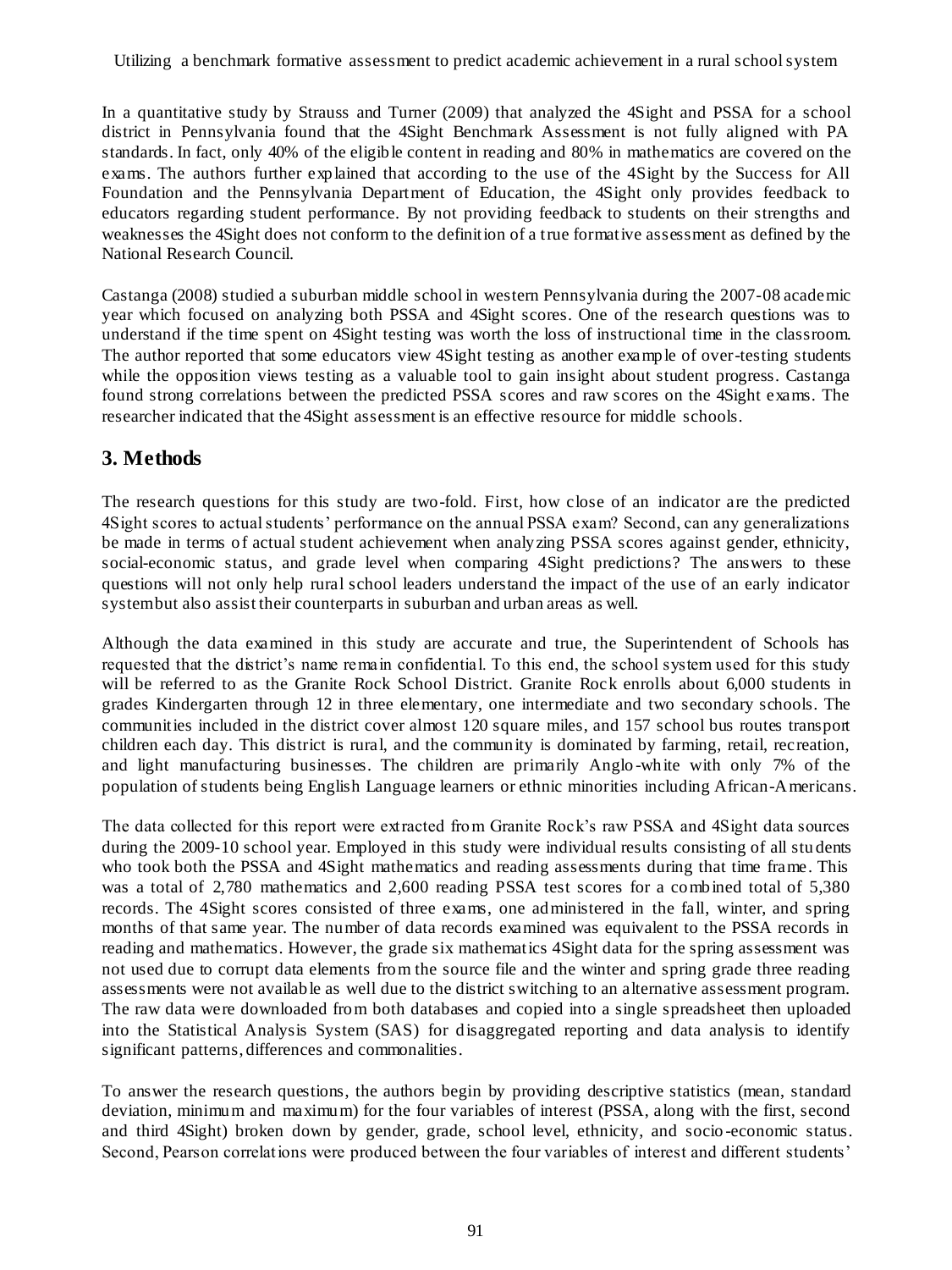attributes and other variables contained in the data set. Third, t-tests were used for PSSA scores by gender, socio-economic status, and those who took all three 4Sight exams, as well as for those students who did not take all three tests. Fourth, an Analysis of Variance was employed for the difference of means using PSSA by grade, ethnicity, and school level. Finally Regression Analysis was used to explain the variability in PSSA scores and provide a statistical formula (an estimated regression equation) to predict a student's PSSA score using the first, second and third 4Sight assessments and the student's attribute gender, socioeconomic status, and ethnicity. Several hypotheses were tested including the following:

#### *Correlation hypotheses:*

- H1: No significant relationship between students' PSSA scores and the 4Sight scores.
- H2: No significant relationship between students' PSSA scores and the 4Sight scores in different grade levels.
- H3: No significant relationship between students' PSSA scores and the 4Sight scores for different ethnic groups.
- H4: No significant relationship between students' PSSA scores and the 4Sight scores for socio economic status.
- H5: No significant relationship between students' PSSA scores and the 4Sight scores for male and female students.

*Test of difference between two means (averages), t-test:*

- H6R: There is no significant difference between the average score of male and female students in reading.
- H6M: There is no significant difference between the average score of male and female students in mathematics.
- H7: There is no significant difference between the average score of those students who are social-economically disadvantaged and those who are not in mathematics and reading.
- H8: There is no significant difference between the average score of students who took one 4Sight test and students who took all three 4Sight tests in mathematics and reading.

*Test of difference between more than two means (averages), Analysis of Variance (F-test):*

- H9: There is no significant difference between the average score of students in different grade levels in mathematics and reading.
- H10 There is no significant difference between the average score of students in different ethnic groups in mathematics and reading.
- H11: There is no significant difference between the average score of elementary, intermediate, middle and high school students in mathematics and reading.

# **3. Discussion**

#### **Table 1 and Table 2 present descriptive statistics for some of the variables in this study.**

| Table 1                                                       |                 |      |         |        |                      |                |  |  |  |  |  |
|---------------------------------------------------------------|-----------------|------|---------|--------|----------------------|----------------|--|--|--|--|--|
| Descriptive Statistics for Mathematics Scores by School Level |                 |      |         |        |                      |                |  |  |  |  |  |
| Level                                                         | <b>Variable</b> | N    | M       | SD.    | $\overline{Minimum}$ | <b>Maximum</b> |  |  |  |  |  |
| Elementary                                                    | <b>PSSA</b>     | 707  | 1415.65 | 181.42 | 826                  | 2198           |  |  |  |  |  |
|                                                               | $1st$ 4Sight    | 707  | 1164.57 | 112.19 | 887                  | 1518           |  |  |  |  |  |
|                                                               | $2nd$ 4Sight    | 707  | 1257.94 | 106.98 | 965                  | 1534           |  |  |  |  |  |
|                                                               | $3rd$ 4Sight    | 707  | 1313.03 | 105.66 | 866                  | 1534           |  |  |  |  |  |
|                                                               |                 |      |         |        |                      |                |  |  |  |  |  |
| Intermediate                                                  | <b>PSSA</b>     | 1245 | 1420.59 | 210.89 | 700                  | 2063           |  |  |  |  |  |
|                                                               | $1st$ 4Sight    | 1245 | 1193.50 | 135.04 | 820                  | 1563           |  |  |  |  |  |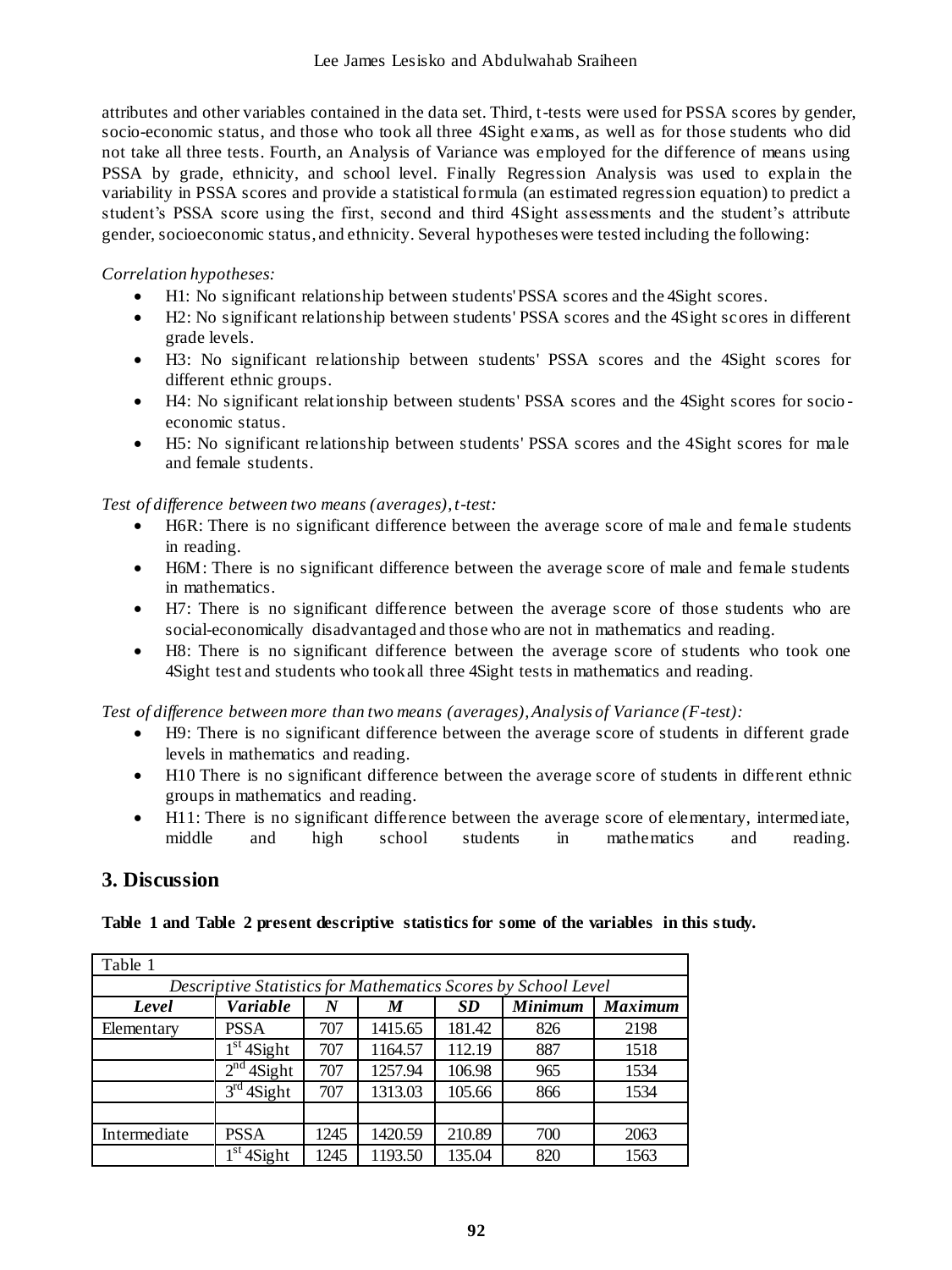| Utilizing a benchmark formative assessment to predict academic achievement in a rural school system |  |  |  |  |  |  |  |  |  |  |
|-----------------------------------------------------------------------------------------------------|--|--|--|--|--|--|--|--|--|--|
|-----------------------------------------------------------------------------------------------------|--|--|--|--|--|--|--|--|--|--|

|               | $2nd$ 4Sight | 1245 | 1314.22 | 145.71 | 820  | 1605 |
|---------------|--------------|------|---------|--------|------|------|
|               | $3rd$ 4Sight | 828  | 1350.18 | 135.46 | 865  | 1605 |
|               |              |      |         |        |      |      |
| Middle School | <b>PSSA</b>  | 465  | 1416.30 | 210.11 | 970  | 2090 |
|               | $1st$ 4Sight | 465  | 1325.92 | 155.42 | 967  | 1763 |
|               | $2nd$ 4Sight | 465  | 1357.23 | 162.99 | 1018 | 1737 |
|               | $3rd$ 4Sight | 465  | 1408.58 | 154.76 | 1044 | 1763 |
|               |              |      |         |        |      |      |
| High School   | <b>PSSA</b>  | 363  | 1406.38 | 234.01 | 776  | 2377 |
|               | $1st$ 4Sight | 363  | 1359.03 | 146.35 | 1046 | 1725 |
|               | $2nd$ 4Sight | 363  | 1389.32 | 155.92 | 999  | 1725 |
|               | $3rd$ 4Sight | 363  | 1414.90 | 154.89 | 1023 | 1725 |

| Table 2       |                           |                  |         |        |                                                           |                |
|---------------|---------------------------|------------------|---------|--------|-----------------------------------------------------------|----------------|
|               |                           |                  |         |        | Descriptive Statistics for Reading Scores by School Level |                |
| Level         | Variable                  | $\boldsymbol{N}$ | M       | SD     | <b>Minimum</b>                                            | <b>Maximum</b> |
| Elementary    | <b>PSSA</b>               | 660              | 1389.11 | 182.06 | 826                                                       | 2046           |
|               | $1st$ 4Sight              | 660              | 1289.00 | 121.07 | 845                                                       | 1598           |
|               | $2nd$ 4Sight              | 360              | 1365.84 | 140.95 | 902                                                       | 1607           |
|               | $3rd$ 4Sight              | 360              | 1373.28 | 150.24 | 829                                                       | 1635           |
|               |                           |                  |         |        |                                                           |                |
| Intermediate  | <b>PSSA</b>               | 1169             | 1407.16 | 198.61 | 722                                                       | 2120           |
|               | $1st$ 4Sight              | 1169             | 1294.32 | 148.15 | 778                                                       | 1572           |
|               | $2nd$ 4Sight              | 1169             | 1314.70 | 143.72 | 752                                                       | 1585           |
|               | 3 <sup>rd</sup><br>4Sight | 1169             | 1342.72 | 136.75 | 775                                                       | 1584           |
|               |                           |                  |         |        |                                                           |                |
| Middle School | <b>PSSA</b>               | 421              | 1462.58 | 221.72 | 700                                                       | 2342           |
|               | $1st$ 4Sight              | 421              | 1368.71 | 165.78 | 742                                                       | 1637           |
|               | $2nd$ 4Sight              | 421              | 1432.49 | 153.71 | 742                                                       | 1646           |
|               | $3rd$ 4Sight              | 421              | 1411.40 | 135.96 | 827                                                       | 1618           |
|               |                           |                  |         |        |                                                           |                |
| High School   | <b>PSSA</b>               | 350              | 1366.21 | 217.29 | 700                                                       | 2031           |
|               | $1st$ 4Sight              | 350              | 1349.13 | 150.47 | 690                                                       | 1581           |
|               | $2nd$ 4Sight              | 350              | 1353.01 | 148.63 | 752                                                       | 1601           |
|               | $3rd$ 4Sight              | 350              | 1361.41 | 119.13 | 838                                                       | 1551           |

For mathematics, the average PSSA score is 1417 with average variability arou nd the mean (one standard deviation) is 207 points. The average score on the 4Sight tests increased from the first to the second and to the third. For Reading, the average PSSA score is 1406 with average variability around the mean (one standard deviation) is 203 points. The average score on the 4Sight tests increased from the first to the second and to the third in Reading as well. The following are results with respect to correlation and hypotheses testing.

There is a strong positive linear relationship between PSSA scores and each of the three 4Sight scores for both mathematics and reading. The sample correlation coefficient between the mathematics PSSA scores (Table 3 below) and the first, second, and third 4Sight scores are 0.6616, 0.6885 and 0.6910. A s for reading PSSA scores, the correlation coefficients are 0.7007, 0.7028, and 0.6957 respectively. All coefficients are significantly different than zero which implies relatively strong positive linear relationship between performance on the 4Sight test and performance on the PSSA mathematics and reading assessments. Based on the above results hypothesis H1 is rejected.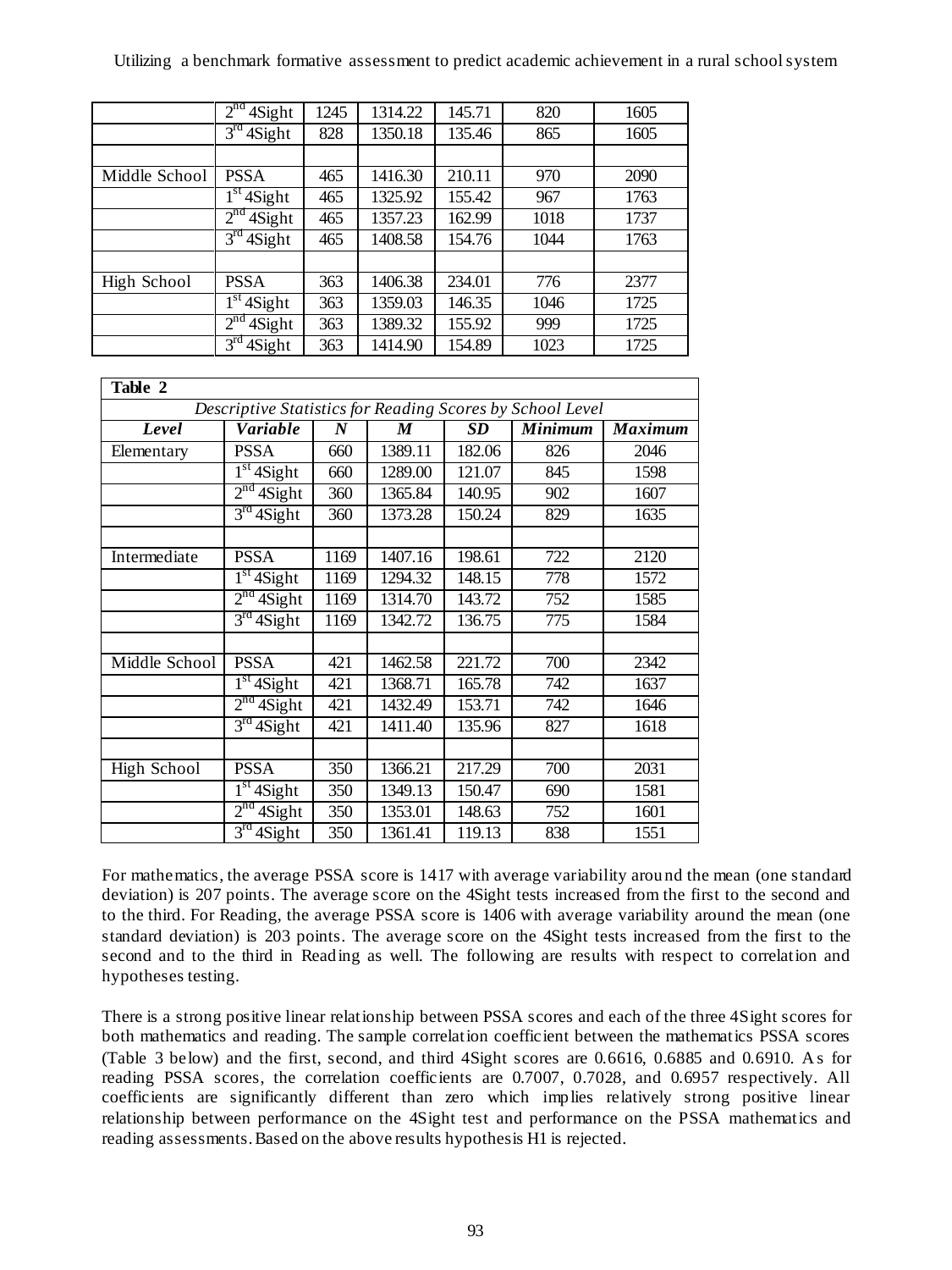| Table 3                                                                |      |                    |      |         |  |  |  |  |  |  |
|------------------------------------------------------------------------|------|--------------------|------|---------|--|--|--|--|--|--|
| Pearson Correlation Coefficients Between PSSA Scores and 4 Sight Tests |      |                    |      |         |  |  |  |  |  |  |
| <i>Variable</i>                                                        | N    | <b>Mathematics</b> | N    | Reading |  |  |  |  |  |  |
| $1st$ 4Sight                                                           | 2780 | 0.6616             | 2600 | 0.7007  |  |  |  |  |  |  |
| $2nd$ 4Sight                                                           | 2780 | 0.6885             | 2300 | 0.7028  |  |  |  |  |  |  |
| 4Sight                                                                 | 2363 | 0.6910             | 2300 | 0.6957  |  |  |  |  |  |  |

Tables 4 and 5 show the correlation coefficients between the PSSA scores and the first, second and third 4Sight scores. All coefficients are statistically significant at the 99.99% level. It is observed that the linear positive associations between the PSSA scores and the three 4Sight scores are stronger for mathematics than reading especially for the seventh, eighth, and eleventh grade levels. Based on the very large and significant correlation coefficients, hypothesis H2 is also rejected.

| Table 4                                                                                   |        |        |        |        |        |        |        |  |  |  |  |  |
|-------------------------------------------------------------------------------------------|--------|--------|--------|--------|--------|--------|--------|--|--|--|--|--|
| <b>Pearson Correlation Coefficients Between PSSA Mathematics Scores and 4 Sight Tests</b> |        |        |        |        |        |        |        |  |  |  |  |  |
| by Grade Level                                                                            |        |        |        |        |        |        |        |  |  |  |  |  |
| Variable                                                                                  | 3rd    | 4th    | 5th    | 6th    | 7th    | 8th    | 11th   |  |  |  |  |  |
| N                                                                                         | 312    | 395    | 372    | 417    | 456    | 465    | 363    |  |  |  |  |  |
| $1st$ 4Sight                                                                              | 0.6621 | 0.6608 | 0.6264 | 0.7348 | 0.8328 | 0.8322 | 0.8001 |  |  |  |  |  |
| $2nd$ 4Sight                                                                              | 0.5711 | 0.7111 | 0.5097 | 0.7727 | 0.7884 | 0.7604 | 0.7668 |  |  |  |  |  |
| $3^{\text{rd}}$<br>4Sight                                                                 | 0.5984 | 0.6844 | 0.5474 |        | 0.7958 | 0.7627 | 0.7698 |  |  |  |  |  |

| Table 5                                                                                      |                          |        |        |        |        |        |        |  |  |  |  |  |  |
|----------------------------------------------------------------------------------------------|--------------------------|--------|--------|--------|--------|--------|--------|--|--|--|--|--|--|
| Pearson Correlation Coefficients Between PSSA Reading Scores and 4Sight Tests by Grade Level |                          |        |        |        |        |        |        |  |  |  |  |  |  |
| Variable                                                                                     | 3rd                      | 4th    | 5th    | 6th    | 7th    | 8th    | 11th   |  |  |  |  |  |  |
|                                                                                              | 300                      | 360    | 349    | 339    | 481    | 421    | 350    |  |  |  |  |  |  |
| $1st$ 4Sight                                                                                 | 0.7377                   | 0.7306 | 0.6851 | 0.6881 | 0.7703 | 0.6981 | 0.7133 |  |  |  |  |  |  |
| $2nd$ 4Sight                                                                                 | $\overline{\phantom{m}}$ | 0.7178 | 0.6824 | 0.6872 | 0.7610 | 0.7298 | 0.7193 |  |  |  |  |  |  |
| $3rd$ 4Sight                                                                                 |                          | 0.6949 | 0.6695 | 0.6719 | 0.7705 | 0.7282 | 0.6845 |  |  |  |  |  |  |

Tables 6 and 7 show the correlation coefficients between the PSSA scores and the first, second and third 4Sight scores for the different ethnic groups. All coefficients are statistically significant at the 99.99% level except for mixed ethnicity. It is observed that Asian mathematics correlation coefficients between the PSSA scores and the three 4Sight scores are larger than Asian reading correlation coefficients. Based on the very large and significant correlation coefficients, hypothesis H3 is als o rejected.

| Table 6                                                                                                                           |                                                                                              |        |      |        |     |                 |                  |           |   |               |      |        |
|-----------------------------------------------------------------------------------------------------------------------------------|----------------------------------------------------------------------------------------------|--------|------|--------|-----|-----------------|------------------|-----------|---|---------------|------|--------|
| Pearson Correlation Coefficients Between PSSA Mathematics Scores and 4Sight Tests by Ethnicity                                    |                                                                                              |        |      |        |     |                 |                  |           |   |               |      |        |
| Variable                                                                                                                          | N                                                                                            | Asian  | N    | Black  | N   | <b>Hispanic</b> | $\boldsymbol{N}$ | Mixed     | N | <b>Native</b> | N    | White  |
| $1st$ 4 Sight                                                                                                                     | 51                                                                                           | 0.5571 | 2.51 | 0.5853 | 273 | 0.6225          | 5                | $-0.3114$ | 9 | 0.8467        | 2191 | 0.6649 |
| $2na$ 4 Sight                                                                                                                     | 0.6944<br>2191<br>0.6580<br>251<br>273<br>0.1070<br>0.9248<br>0.6847<br>0.5843<br>51<br>Q,   |        |      |        |     |                 |                  |           |   |               |      |        |
| $3^m$ 4 Sight                                                                                                                     | 237<br>$-0.0337$<br>1857<br>0.6948<br>0.6732<br>0.6520<br>0.9345<br>0.6289<br>211<br>46<br>4 |        |      |        |     |                 |                  |           |   |               |      |        |
| *All correlation coefficients are significant except for mixed ethnicity and that could be due to the small number of students in |                                                                                              |        |      |        |     |                 |                  |           |   |               |      |        |
| that group.                                                                                                                       |                                                                                              |        |      |        |     |                 |                  |           |   |               |      |        |

| Table 7                                                                                                                           |                                                                                                |        |     |        |     |          |   |           |  |               |      |        |
|-----------------------------------------------------------------------------------------------------------------------------------|------------------------------------------------------------------------------------------------|--------|-----|--------|-----|----------|---|-----------|--|---------------|------|--------|
| Pearson Correlation Coefficients Between PSSA Reading Scores and 4Sight Tests by Ethnicity                                        |                                                                                                |        |     |        |     |          |   |           |  |               |      |        |
| <b>Variable</b>                                                                                                                   |                                                                                                | Asian  |     | Black  | N   | Hispanic | N | Mixed     |  | <b>Native</b> |      | White  |
| $1st$ 4 Sight                                                                                                                     | 56                                                                                             | 0.5659 | 246 | 0.7026 | 255 | 0.6252   | 6 | $-0.2497$ |  | 0.9473        | 2021 | 0.7093 |
| $2na$ 4 Sight                                                                                                                     | 46                                                                                             | 0.4906 | 220 | 0.6885 | 215 | 0.6473   | 6 | 0.3633    |  | 0.8538        | 1799 | 0.7122 |
| $3^m$ 4 Sight                                                                                                                     | 0.7060<br>220<br>0.6637<br>0.0260<br>0.5830<br>215<br>0.6979<br>1799<br>0.6773<br>46<br>8<br>6 |        |     |        |     |          |   |           |  |               |      |        |
| *All correlation coefficients are significant except for mixed ethnicity and that could be due to the small number of students in |                                                                                                |        |     |        |     |          |   |           |  |               |      |        |
| that group.                                                                                                                       |                                                                                                |        |     |        |     |          |   |           |  |               |      |        |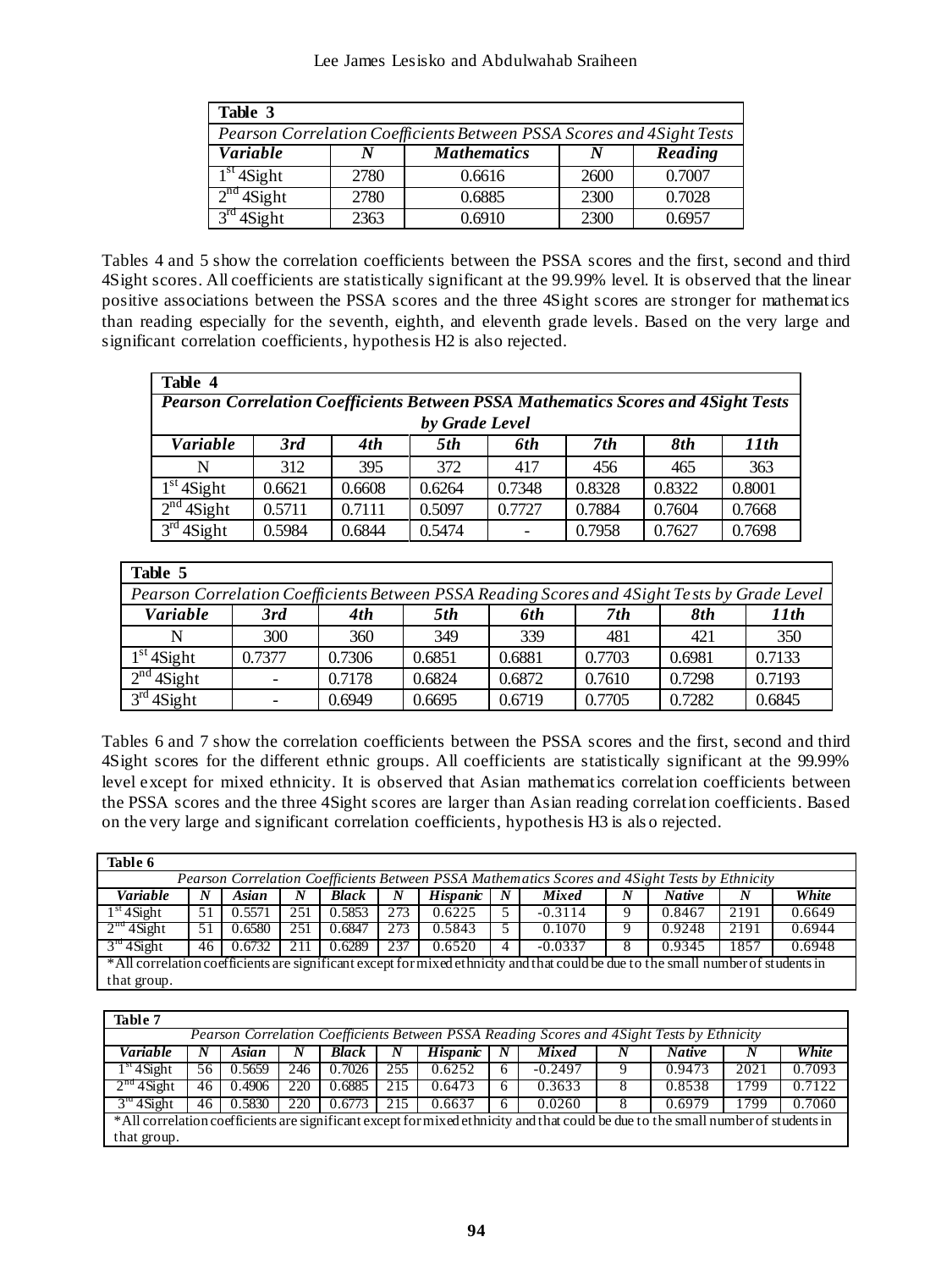Utilizing a benchmark formative assessment to predict academic achievement in a rural school system

Table 8 shows the correlation coefficients between the PSSA scores and the first, second and third 4Sight scores for different socio-economic groups. All coefficients are statistically significant at the 99.99% level for both groups and subjects. It is observed that the disadvantaged student group reading correlation coefficients between the PSSA score and the three 4Sight scores are significantly larger than mathematics correlation coefficients. Based on the very large and significant correlation coefficients, hypothesis H4 is also rejected.

| Table 8                                                                                  |     |        |      |        |                            |        |      |        |  |  |  |  |
|------------------------------------------------------------------------------------------|-----|--------|------|--------|----------------------------|--------|------|--------|--|--|--|--|
| Pearson Correlation Coefficients Between PSSA Scores and 4 Sight Tests by Socio-Economic |     |        |      |        |                            |        |      |        |  |  |  |  |
| <i>Status</i>                                                                            |     |        |      |        |                            |        |      |        |  |  |  |  |
| <b>Mathematics</b><br>Reading                                                            |     |        |      |        |                            |        |      |        |  |  |  |  |
| <b>Variable</b>                                                                          | N   | Yes    |      | No     | <b>Yes</b><br>N<br>No<br>N |        |      |        |  |  |  |  |
| $1s$ 4Sight                                                                              | 891 | 0.6245 | 1889 | 0.6467 | 839                        | 0.7150 | 1761 | 0.6748 |  |  |  |  |
| $\gamma$ nd<br>4Sight                                                                    | 891 | 0.6719 | 1889 | 0.6795 | 737                        | 0.7223 | 1563 | 0.6775 |  |  |  |  |
| $2^{rd}$<br>4Sight                                                                       | 762 | 0.6628 | 1601 | 0.6873 | 737                        | 0.7122 | 1563 | 0.6728 |  |  |  |  |

Table 9 shows the correlation coefficients between the PSSA score and the first, second and third 4Sight scores by gender. All coefficients are statistically significant at the 99.99% level for both genders and subjects. The correlation coefficients for males and females are identical. Based on the very large and significant correlation coefficients, hypothesis H5 is also rejected.

| Table 9         |                                                                       |        |      |        |      |        |      |        |  |  |  |  |  |
|-----------------|-----------------------------------------------------------------------|--------|------|--------|------|--------|------|--------|--|--|--|--|--|
|                 | Pearson Correlation Coefficients between PSSA Scores and 4Sight tests |        |      |        |      |        |      |        |  |  |  |  |  |
|                 | by Gender                                                             |        |      |        |      |        |      |        |  |  |  |  |  |
|                 | <b>Mathematics</b><br><b>Reading</b>                                  |        |      |        |      |        |      |        |  |  |  |  |  |
| <b>Variable</b> | N                                                                     | Male   | N    | Female | N    | Male   | N    | Female |  |  |  |  |  |
| $1st$ 4Sight    | 1452                                                                  | 0.6749 | 1328 | 0.6241 | 1362 | 0.7056 | 1238 | 0.6885 |  |  |  |  |  |
| $2nd$ 4Sight    | 1452                                                                  | 0.6934 | 1328 | 0.6833 | 1219 | 0.7140 | 1081 | 0.6812 |  |  |  |  |  |
| $3rd$ 4Sight    | 1234                                                                  | 0.6991 | 1129 | 0.6817 | 1219 | 0.6956 | 1081 | 0.6925 |  |  |  |  |  |

Hypothesis 6R states that there is no difference between the average Reading PSSA scores for males and females. A t-test of the difference between two means was conducted and H6R was rejected because females outscored males on average by 42.3 points. The hypothesis was rejected at the 99.99% level. Conversely, hypothesis H6M explains that there is no difference between the average PSSA mathematics score for males and females. A t-test of the difference between the two means was conducted and H6M was accepted (failed to reject). Females and males on average performed equally in mathematics. The hypothesis was not rejected at the 99.99% level.

Hypothesis H7 states that there is no difference between the average PSSA scores in mathematics or reading for the socio-economic groups. Disadvantage students scored on average 86 points less than advantaged group in reading and 83.5 points less in mathematics. Both differences in averages are significantly different from zero. H7 was rejected (p-value  $< 0.0001$ ).

Hypothesis H8 states that there is no difference between the average PSSA scores in mathematics or reading for the number of 4Sight exams taken. In reading, the average PSSA score increased by 68 points for those students who took the three 4Sight exams than those who only took one 4Sight exam. The opposite is true for mathematics. Students who took the first and second 4Sight scored 52.3 points more than students who took all three exams. Both differences in averages are significantly different from zero. H8 was rejected (p-value  $= 0.0001$ ).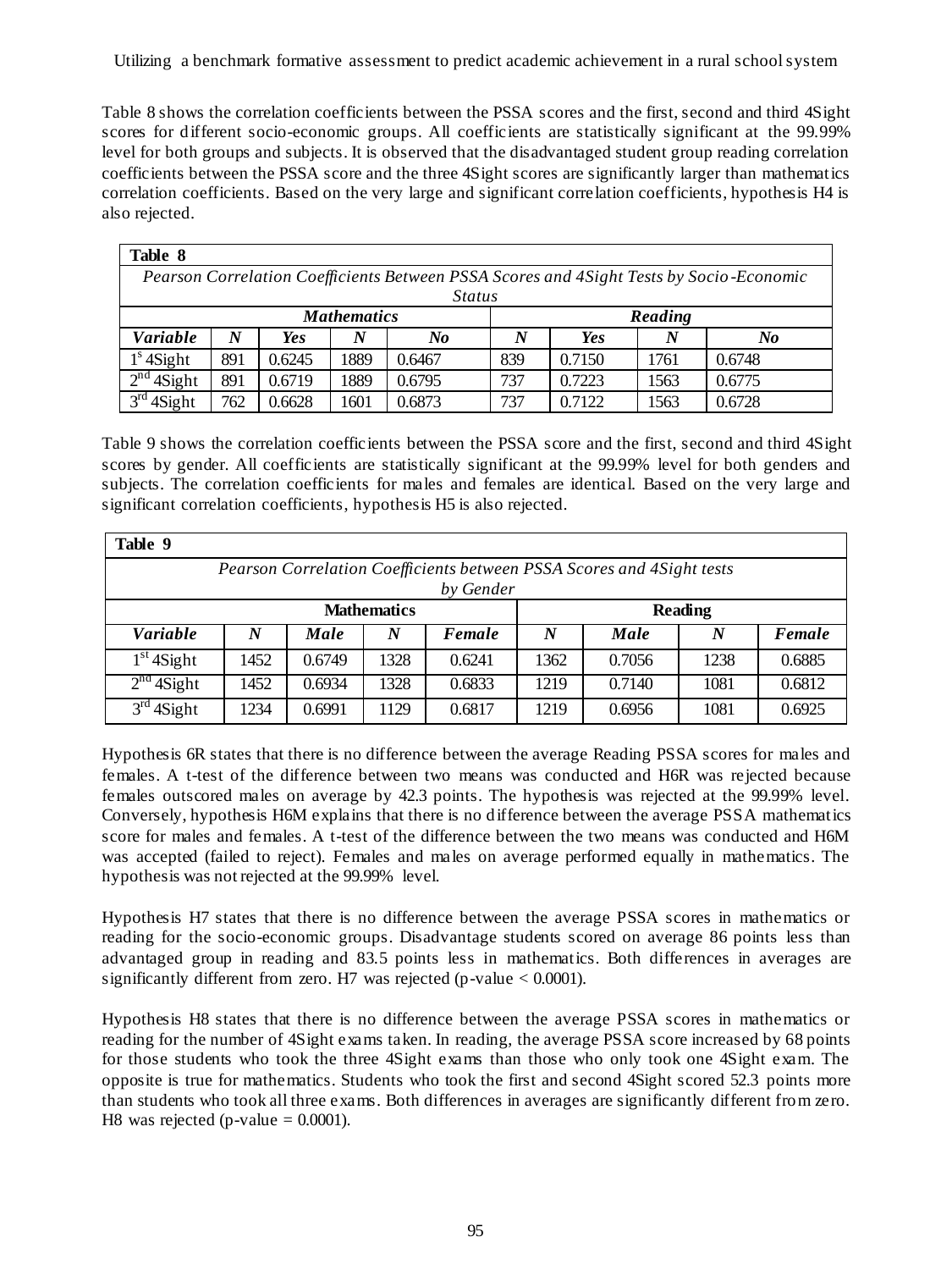Hypothesis H9 states that the average score for all grades are equal. Analysis of Variance for the equality of several means (averages) was done for both PSSA mathematics and reading. The following conclusions were reached. F-value = 25.85, p-value <0.0001 for mathematics and F-value = 13.11, pvalue <0.0001 for reading which are statistically significant. The average scores of different grades are not equal. Finally, significant differences in mathematics and reading average scores were confirmed using Tukey's Studentized Range (HSD) Test. H9 is rejected at the 99.99% confidence level.

Hypothesis H10 states that students of different ethnic backgrounds on average performed the same on the PSSA. Analysis of Variance for the equality of several means (averages) was done for both PSSA mathematics and reading scores. The following conclusions were reached. F-value  $= 10.35$ , p-value  $\langle 0.0001$  for mathematics and F-value = 13.11, p-value  $\langle 0.0001$  for reading). In mathematics, Asians on average outperformed Blacks by 97 points and 110.7 points over Latino students. Also, White students performed on average better than Black and Latino by 61.9 and 75.7 points respectively. These differences in mathematics average scores were confirmed using Tukey's Studentized Range (HSD) Test. H9 is rejected at the 99.99% confidence level. Finally, the authors failed to reject hypo thesis H11 which states that there is no difference between students' performance in elementary, intermediate, middle, and high school. The F-value was extremely low (0.45) indicating that the average PSSA scores for elementary, intermediate, middle, and high school are equal.

# **4. Conclusions**

The statistical analysis of the PSSA and 4Sight data showed an important link between the two. Correlation analysis reported a significant positive linear relationship between students' performance in the PSSA exam and each of the 4Sight exams. Also the authors found significant correlations between PSSA performance by gender, ethnicity, socio-economic status, and grade levels. Additional analysis of data avowed that there are significant differences in the average scores and student grade level, ethnicity, and socio-economic status. White and Asian students outperformed their Black and Latino counterparts in both reading and mathematics. Finally, the socio-economic disadvantaged students did worse than the advantaged pupils.

Although Strauss and Turner's (2009) research explained that the 4Sight is not fully aligned with the Pennsylvania standards, the result of this study shows significant gains with respect to test scores. Similarly, Strauss and Turner indicated that the 4Sight Assessment had little or no effect on student performance on the PSSA exam. However, this study shows significant gains in student scores and the results clearly support the use of the 4Sight Benchmark Assessment. Although the reading and mathematics scores show an increase in student achievement by the use of a formative benchmark assessment, the analysis, interpretation, and use of data to make instructional changes is needed for student growth.

The results of this study supports that it may not be necessary for Granite Rock to administer all three 4Sight exams in mathematics. In mathematics, more does not mean better because the average PSSA score dropped for those who took all three 4Sight exams. This same result was echoed by (Castanga 2008) who found the last 4Sight assessment in mathematics was not as highly correlated as the others and recommended that the last 4Sight test be dropped.

Although Castanga (2008) found the same to be true for the reading scores, the researchers of this stu dy found that not to be the case. The research supports and it is highly recommended to continue to administer all three exams in reading as more assessing leads to an increase in the average student score.

Not only will 4Sight assist school stakeholders in pinpointing academic achievement, it may also help determine a course of action or focus for staff professional development efforts to ensure student success and assist with determining the spending practices to continue formative benchmark assessments.